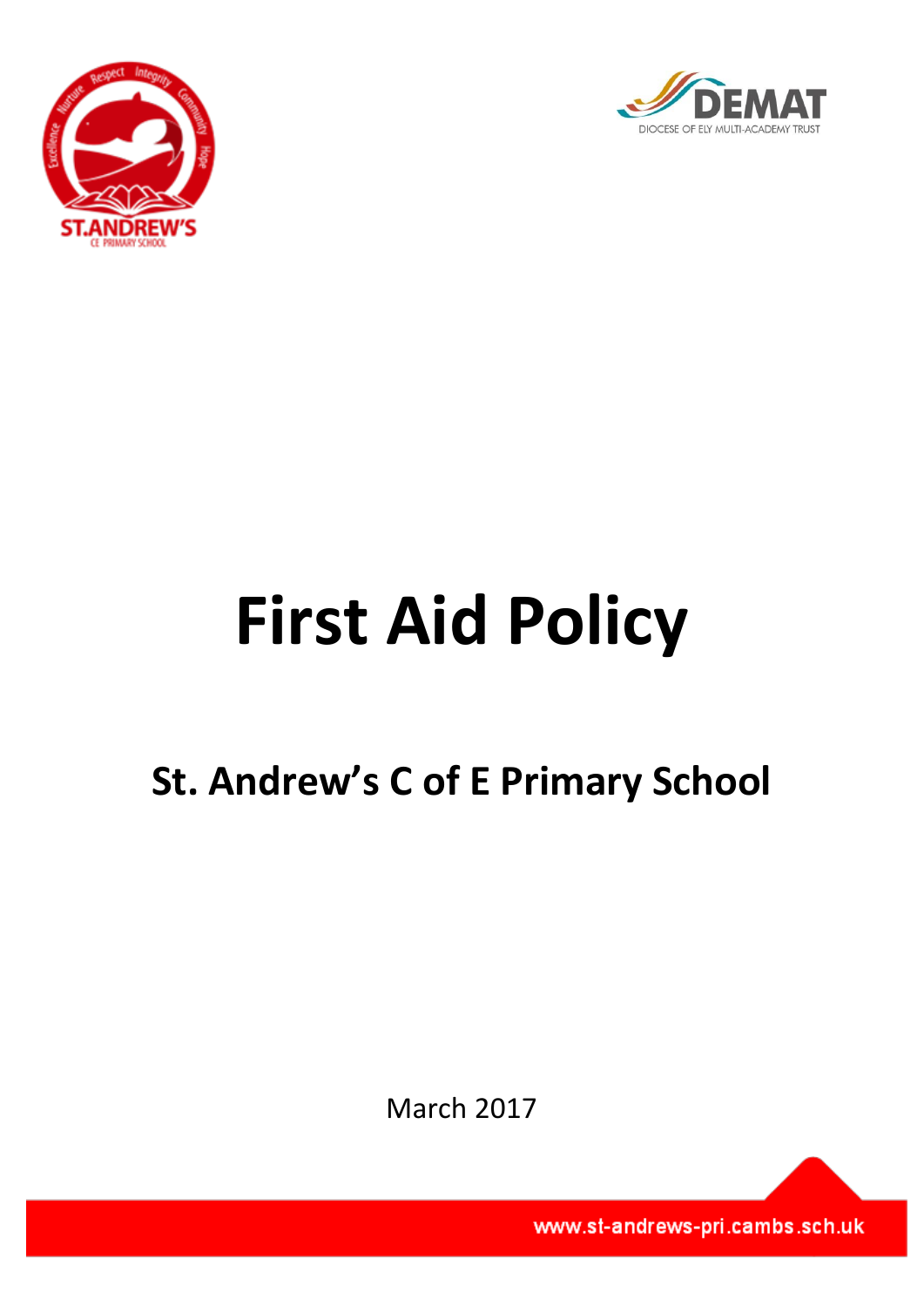It is our policy to ensure that appropriate first aid arrangements are in place for our children, staff and any visitors to our premises. This includes providing sufficiently trained employees for our needs and maintaining an adequate supply of first aid equipment.

It also involves providing enough information to staff to enable first aid assistance to be sought during normal school hours. Where work is regularly undertaken outside these hours, then adequate first aid cover will be provided.

# **The Legal Position**

Our duty to provide first aid at work is governed by the Health and Safety (First Aid) Regulations 1981. These require us to carry out a risk assessment in order to determine what first aid facilities and personnel are necessary to meet the needs of our school.

We are also required to review this assessment periodically to ensure that current provision is adequate. In order to comply with these Regulations, our assessment has considered a number of factors, including the following:

- Size of school
- Type of school
- Building layout
- Past history of accidents
- Needs of travelling and/or lone workers

## **Responsibilities of First Aid Personnel**

In order to carry out their duties effectively, first aid personnel have the following duties and responsibilities. Firstaiders are responsible for:

- Responding promptly to all requests for assistance
- Summoning further help if necessary
- Looking after the casualty until recovery has taken place or further medical assistance has arrived
- Reporting details of any treatment provided.

Appointed persons are responsible for :-

- In the absence of a first-aider, taking charge when a person has been injured or falls ill
- Calling an ambulance where necessary
- Looking after the first aid equipment and ensuring that containers are re-stocked when necessary.

#### **Procedures**

The following are general first-aid related procedures to be followed by all staff:

- If you are aware that anyone on the school premise has been taken ill, or has had an accident, call another member of staff for assistance.
- Assess the patient's condition and then call 999 or 112 for advice.

Where a child is involved contact the parents in the first instance. If the parents cannot be reached the school will make the decision

- If you need to access a first aid kit for personal use, do not remove it from its designated place.
- Any loss or damage to first aid equipment must be reported to Jenni Gipp
- If a first aid kit is poorly stocked, this should be reported to Jenni Gipp